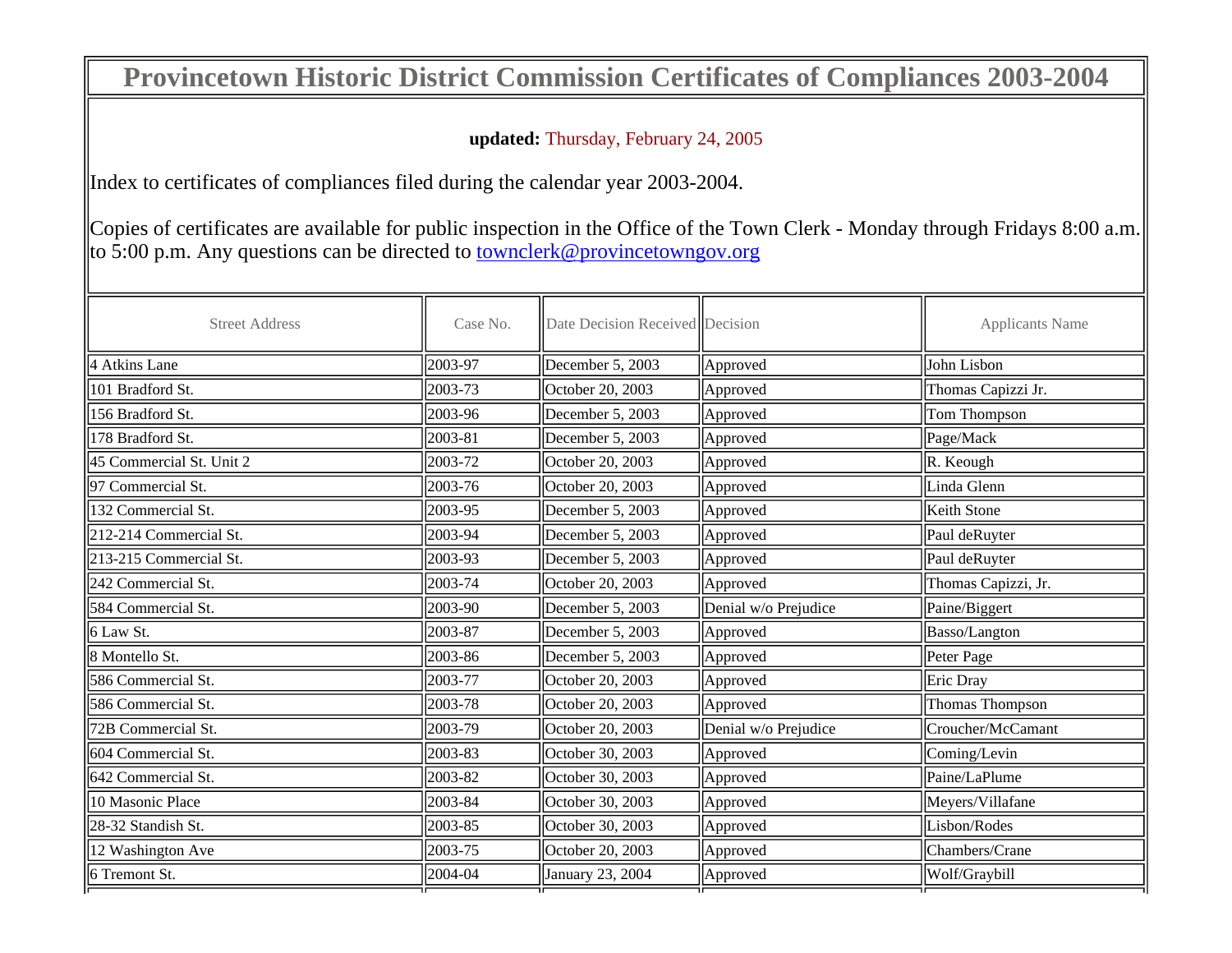| 296A Bradford St.      | 2004-06  | January 23, 2004                     | Approved                                     | Kimball Residential Design                   |
|------------------------|----------|--------------------------------------|----------------------------------------------|----------------------------------------------|
| 70 Commercial St.      | 2004-02  | January 23, 2004                     | Approved                                     | Cape Associates                              |
| 149A Commercial St.    | 2004-29  | January 29, 2004                     | Approved                                     | Cape Associates                              |
| 457 Commercial St.     | 2004-11  | February 18, 2004                    | Approved                                     | Sacha Richter                                |
| 525 Commercial St.     | 2003-92  | February 27, 2004                    | Approved                                     | <b>White Construction/Martin</b><br>Huey     |
| 539 Commercial St.     | 2003-99  | February 27, 2004                    | Approved                                     | Golden Hammer<br>Construction/Paul Fanizzi   |
| 14 Center St.          | 2003-100 | February 27, 2004                    | Approved                                     | Kimball Design/Binder Boland<br>& Associates |
| 3 Atlantic Ave.        | 2004-09  | February 27,<br>2004/August 24, 2004 | Approved                                     | John Reis, Golden Hammer                     |
| 587 Commercial St.     | 2004-13  | February 27, 2004                    | Approved                                     | Chris Pula/Tom Thompson                      |
| 128 Commercial St.     | 2004-14  | February 27, 2004                    | Approved                                     | Ray Peloquin                                 |
| 398 Commercial St.     | 2004-15  | February 27, 2004                    | Denial Without Prejudice                     | Marsha Ross                                  |
| 552 Commercial St.     | 2003-91  | February 27, 2004                    | Approved                                     | Starmer/Ramos                                |
| 333 Commercial St.     | 2004-12  | March 1, 2004                        | Approved                                     | Riptide Building/Nancy Ann<br>Meads          |
| 460 Commercial St.     | 2004-19  | March 5, 2004                        | Approved                                     | <b>PAAM</b>                                  |
| 391-395 Commercial St. | 2004-17  | March 10, 2004                       | Approved                                     | Paul Jackson/Clyde Mellert                   |
| 47 Commercial St.      | 2004-18  | March 10, 2004                       | Denied                                       | Rob Valois/David Martin                      |
| 253A Commercial St.    | 2004-20  | March 10, 2004                       | Denial without Prejudice                     | Neal Kimball/Lester Heller                   |
| 48 Commercial St.      | 2004-21  | March 10, 2004                       | Denial without Prejudice                     | Neal Kimball/Adam Shoenhard                  |
| 3 Atlantic Ave.        | 2004-09  | March 10, 2004                       | Approved                                     | John Reis/Arthur Hagopian                    |
| 13-15 Commercial St.   | 2004-05  | March 11, 2004                       | Approved                                     | The Red Inn                                  |
| 253-A Commercial St.   | 2004-20  | March 29, 2004                       | Approved                                     | Neal Kimball/Lester Heller                   |
| 48 Commercial St.      | 2004-21  | March 29, 2004/May<br>4              | <b>IDenial without</b><br>Prejudice/Approved | Neal Kimball/Adam Shoenhard                  |
| 3 Kendall Lane         | 2004-22  | March 29, 2004                       | Approved                                     | Hazel Warner                                 |
| 24 Bradford St.        | 2004-23  | March 29, 2004                       | Approved                                     | James Patrick/Neil Kimball                   |
| 371-373 Commercial St. | 2004-24  | March 29, 2004                       | Approved                                     | Eve Berg                                     |
|                        |          |                                      |                                              | Neal Kimball/George                          |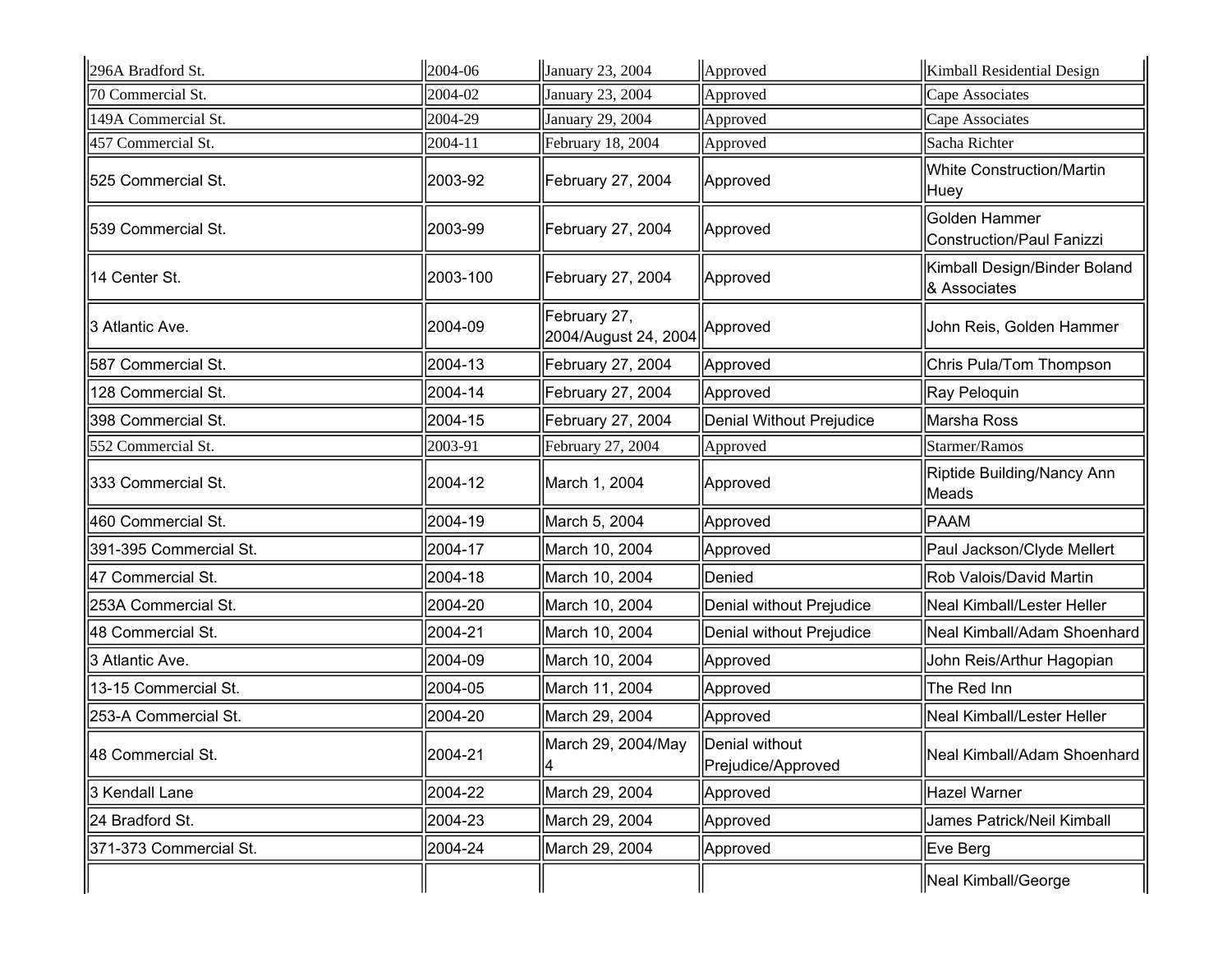| 14 Cottage St.        | 2004-26 | March 29, 2004 | Denied without Prejudice | Nunno&Jon Maroto                  |
|-----------------------|---------|----------------|--------------------------|-----------------------------------|
| 14 Cottage St.        | 2004-26 | May 4, 2004    | Approved                 | Kimball/Marota/Nunno              |
| 3 Winslow St.         | 2004-27 | March 29, 2004 | Approved                 | Neal Kimball                      |
| 421 Commercial St.    | 2004-29 | May 4, 2004    | Approved                 | <b>Bayview Wharf Constructing</b> |
| 24 Pearl St.          | 2004-30 | May 4, 2004    | Approved                 | Fine Arts Work Center             |
| 256 Bradford St.      | 2004-31 | May 4, 2004    | Approved                 | Dave Maril                        |
| 12 Franklin St.       | 2004-32 | May 25, 2004   | Approved                 | Laura Del Molino                  |
| 599 Commercial St.    | 2004-33 | May 14, 2004   | Approved                 | <b>Provident Investments</b>      |
| 20 Alden St.          | 2004-34 | May 4, 2004    | Approved                 | Dale Chin                         |
| 5 Pearl St.           | 2004-35 | May 4, 2004    | Approved                 | <b>Brian DeLaurentis</b>          |
| 359 Commercial St.    | 2004-36 | May 4, 2004    | Approved                 | Joseph Zaloom/Patrick Devine      |
| 150 Bradford St.      | 2004-37 | May 4, 2004    | Approved                 | Tom Boland/Jim Farley             |
| 149 Commercial St.    | 2004-38 | May 4, 2004    | Approved                 | Austin Knight/Edward Arruda       |
| 50 Commercial St.     | 2004-39 | May 4, 2004    | Approved                 |                                   |
| 531 Commercial St.    | 2004-40 | May 14, 2004   | Approved                 | Kathy Bishop, Denise Karas        |
| 539 Commercial St.    | 2004-42 | May 14, 2004   | Approved                 | Paul Fanizzi                      |
| 3 Atlantic Ave.       | 2004-43 | May 14, 2004   | Denial without prejudice | John Reis                         |
| 4 Priscilla Alden Rd. | 2004-44 | May 14, 2004   | Approved                 | Jack Zaner                        |
| 135 Bradford St.      | 2004-45 | May 14, 2004   | Approved                 | Bradford Corner Realty Trust      |
| 6 Johnson St.         | 2004-46 | May 25, 2004   | Approved                 | Mary Wells                        |
| 1 Conway St.          | 2004-47 | May 25, 2004   | Approved                 | Vernon Brown                      |
| 69 Commercial St.     | 2004-48 | May 25, 2004   | Approved                 | Alice M. Brock                    |
| 531 Commercial St.    | 2004-49 | May 25, 2004   | Approved                 | Kathy Bishop                      |
| 148 Commercial St.    | 2004-50 | May 25, 2004   | Approved                 | Greg Russo                        |
| 421 Commercial St.    | 2004-51 | May 25, 2004   | Approved                 | Michael D. Barnum                 |
| 378 Commercial St.    | 2004-52 | Uune 8, 2004   | Approved                 | David A. Morgan                   |
| 381 Commercial St.    | 2004-53 | June 8, 2004   | Approved                 | Paul Jackson                      |
| 7 Winthrop St.        | 2004-55 | June 8, 2004   | Approved                 | Neal Kimball                      |
| 161 Commercial St.    | 2004-56 | June 8, 2004   | Approved                 | Richard Ferrell                   |
|                       |         |                |                          |                                   |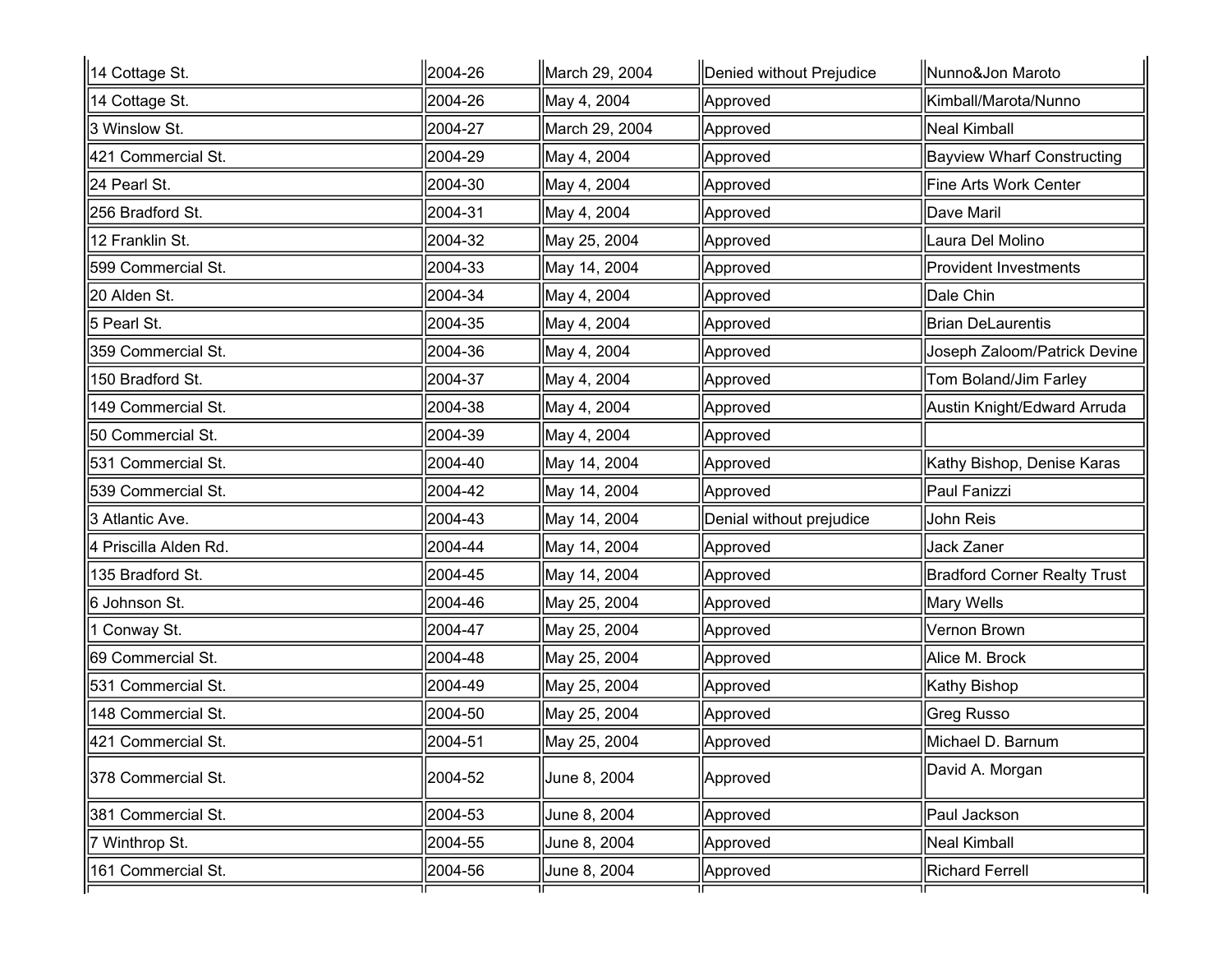| 96 Commercial St.     | 2004-57  | June 8, 2004       | Approved                                   | Timothy Harrington                                |
|-----------------------|----------|--------------------|--------------------------------------------|---------------------------------------------------|
| 5 Cottage St.         | 2004-59  | July 23, 2004      | Approved                                   | Deborah Paine                                     |
| 128 Commercial St.    | 2004-60  | July 23, 2004      | Approved                                   | <b>Lightning Realty Trust</b>                     |
| 172 Bradford St.      | 2004-61  | July 23, 2004      | Denied without prejudice                   | George Flammer Jr.                                |
| 172 Bradford St.      | 2004-61  | September 01,2004  | <b>Issued Certificate of</b><br>Compliance | Gary Locke on behalf of<br>George Flammer, Jr.    |
| 520 Commercial St.    | 2004-62  | August 10, 2004    | Approved                                   | O'Neal                                            |
| 24 Pearl St.          | 2004-63  | August 10, 2004    | Approved                                   | FAWC                                              |
| 12 Atlantic Ave.      | 2004-64  | August 24, 2004    | Notice of Violation                        | Stephen R. Antonelli                              |
| 11 Cottage St.        | 2004-65  | September 7, 2004  | Certificate of Denial Without<br>Prejudice | <b>Neal Kimball</b>                               |
| 10A Pearl St.         | 2004-66  | September 7, 2004  | Certificate of Denial                      | <b>Neal Kimball</b>                               |
| 47 Commercial St.     | 2004-67  | September 7, 2004  | Certificate of Denial                      | Robert Valois                                     |
| 30 Alden St.          | 2004-68  | September 7, 2004  | Certificate of<br>Compliance/Denial        | Robert Valois                                     |
| 480 Commercial St.    | 2004-70  | September 28, 2004 | Approved                                   | Jeanne Brouillette & Nancy<br>Larkham             |
| 5 Fishburn Court      | 2004-71  | September 28, 2004 | Certificate of Compliance                  | Donna Flax                                        |
| 36 Shank Painter Road | 2004-73  | September 28, 2004 | Certificate of Compliance                  | <b>Construction Mgmt. Services</b><br>obo Comcast |
| 4 Winslow St.         | 2004-74  | September 28, 2004 | Certificate of Compliance                  | John DeSouza obo David<br>Brown                   |
| 7 Carver St.          | 2004-75  | September 28, 2004 | Certificate of Compliance                  | John Desouza obo Damon<br>Leard & Robert Tracy    |
| Carver St.            | 2004-108 | January 14, 2005   | Certificate of Compliance                  | John DeSouza obo Crayne Hurst                     |
| 9 Alantic Avenue      | 2004-109 | January 14, 2005   | Certificate of Compliance                  | Barnett Adler obo Edith Palheiro                  |
| 535 Commercial Avenue | 2004-111 | January 14, 2005   | Certificate of Compliance                  | Peter McMahon obo Robert Postel                   |
| 11 Atlantic Avenue    | 2004-113 | January 14, 2005   | Certificate of Compliance                  | Leslie Burnell obo Kenneth Johnson                |
| 10 Pearl Street       | 2004-110 | January 31, 2005   | Certificate of Compliance                  | Golden Hammer Construction obo<br>Carl Slabinski  |
| 463 Commercial Street | 2004-107 | February 9, 2005   | Certificate of Compliance                  | Neal Kimball obo Antone<br>Van Dereck             |
| 11 Arch Street        | 2004-78  | October 20, 2004   | Certificate of Compliance                  | Steven Page obo Lady D.J.                         |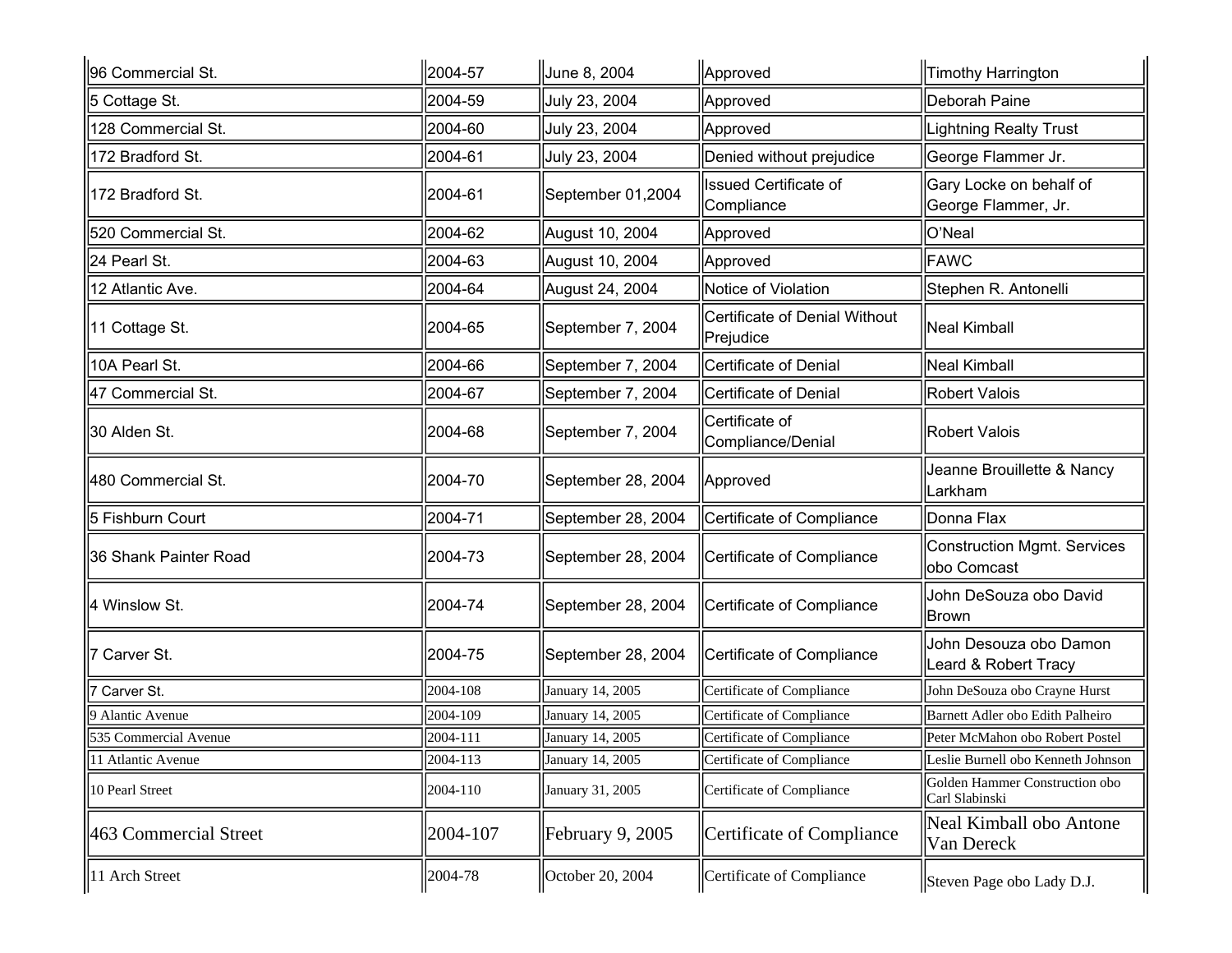|                              |               |                           |                                           | Nominee Trust                                                                |
|------------------------------|---------------|---------------------------|-------------------------------------------|------------------------------------------------------------------------------|
| 14 Cottage Street            | 2004-79       | October 20, 2004          | Certificate of Complaince                 | Neal Kimball obo George Nunno<br>and Jon Maroto                              |
| 15 Commercial Street         | 2004-80       | October 20, 2004          | Certificate of Compliance                 | Neal Kimball obo The Red Inn                                                 |
| 34 Commercial Street         | 2004-81       | October 20, 2004          | Certificate of Compliance                 | Neal Limball obo Sally Ridicel<br>and Rose Gschwendtner                      |
| 22 Court Street              | 2004-83       | October 29, 2004          | Certificate of Administrative<br>Approval | Richard and Gene Scoullar                                                    |
| 72 Commercial Street         | 2004-84       | October 29, 2004          | Certificate of Administrative<br>Approval | Jack Croucher                                                                |
| 105 Commercial Street        | 2004-85       | October 29, 2004          | Certificate of Exemption                  | Deborah Paine obo Marjorie<br>Phillips and Michael O'Connor                  |
| 100 Bradford Street          | 2004-86       | October 29, 2004          | Certificate of Compliance                 | 100 Bradford Street Realty Trust                                             |
| 165 Commercial Street        | 2004-87       | Cotober 29, 2004          | Certificate of Compliance                 | Cape Associates, Inc. Mark<br>Kinnane obo Taylor-Zemo Realty<br><b>Trust</b> |
| 25 Watson's Court            | 2004-88       | November 9, 2004          | Certificate of Compliance                 | <b>Ken</b> Costa                                                             |
| <b>398 Commercial Street</b> | 2004-090      | November 9, 2004          | Certificate of Compliance/Denial          | Lee White, White's Construction                                              |
| 174 Bradford Street          | 2004-091      | November 9, 2004          | Certificate of Compliance                 | Neal Kimball obo Mitchell Baker<br>and Thomas Egan                           |
| <b>188 Commercial Street</b> | 2004-095      | $\vert$ November 23, 2004 | Certificate of Compliance                 | Thomas Capizzi, Jr. obo Frederick<br>Bayer                                   |
| 572 Commercial Street        | 2004-098      | $\vert$ November 23, 2004 | Certificate of Compliance                 | John DeSouza obo Ronald Kollen<br>and Mark Wisneski                          |
| 12 Franklin Street           | 2004-099      | $\vert$ November 23, 2004 | Certificate of Compliance                 | Neal Kimball obo Laurie<br>Delmolino                                         |
| 10A Pearl Street             | 2004-100      | November 23, 2004         | Certificate of Compliance                 | Neal Kimball obo Karl Sabinski                                               |
| 2 Daggert Lane               | 2004-101      | November 23. 2004         | Certificate of Compliance                 | Ted Chapin obo David M. King                                                 |
| 27 Tremont Street            | 2004-103      | $\vert$ November 23, 2004 | Certificate of Compliance                 | Tom Burke and Axel Brunger obo<br>Gwendolyn Willard                          |
| 510 Commercial Street        | 2004-104      | December 17, 2004         | Certificate of Compliance                 | William Jorgenson                                                            |
| 5 Cottage Street             | 2004-105      | December 17, 2004         | Certificate of Compliance                 | Deborah Paine obo Jahm's Realty<br>Trust                                     |
| 27 Commercial Street         | 2004-106      | December 17, 2004         | Certificate of Compliance                 | John DeSouza obo Robert Duffy                                                |
| 463 Commercial Street        | 2004-107      | February 9, 2005          | Certificate of Compliance                 | Neal Kimball ono Antone Van<br>Dereck                                        |
| 191 Commercial Street        | 2004-108      | January 14, 2005          | Certificate of Compliance                 | John DeSouza obo Crayne Hurst                                                |
| 10 Pearl Street              | $ 2004 - 110$ | January 31. 2005          | Certificate of Compliance                 | Golden Hammer Construction                                                   |